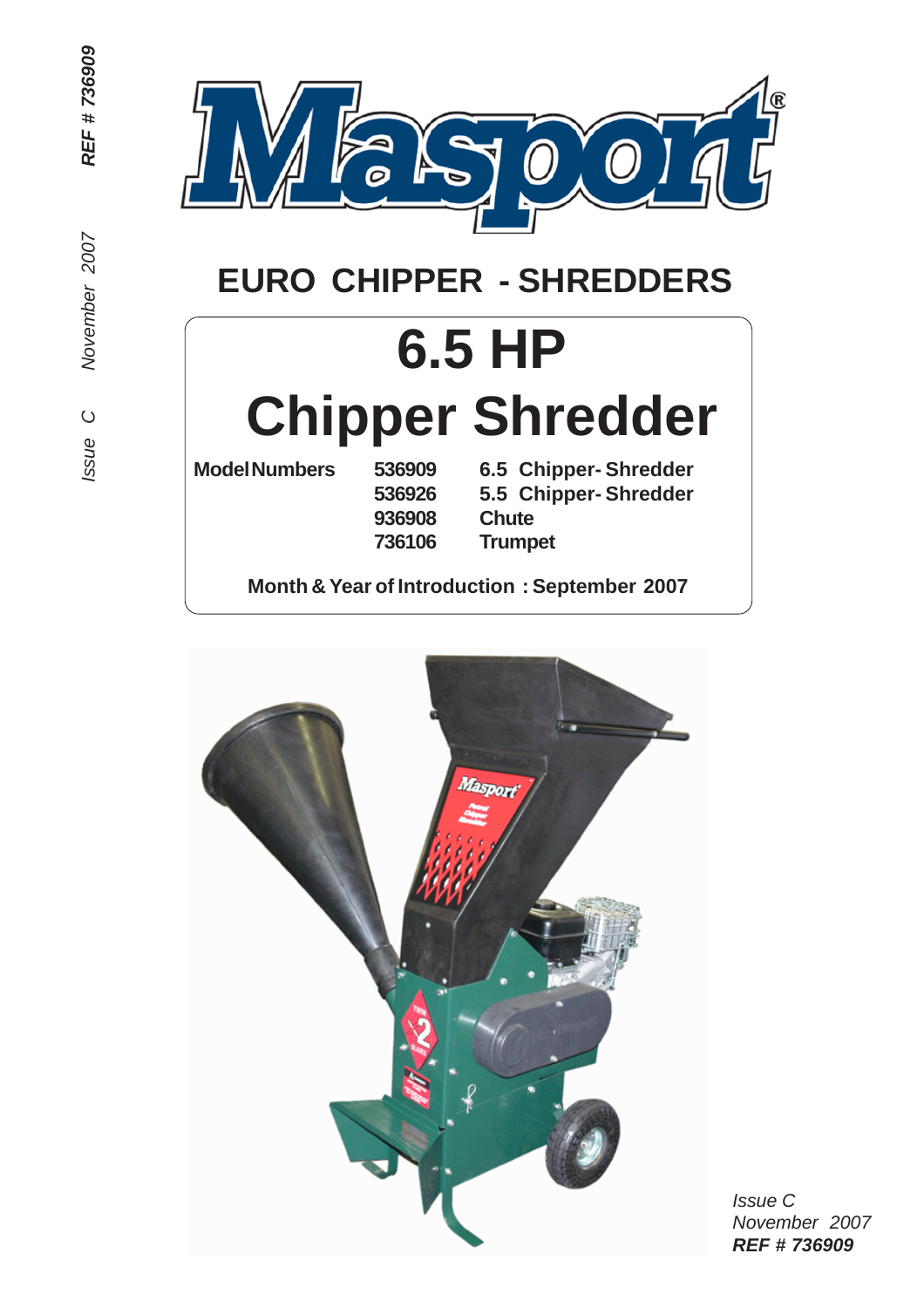



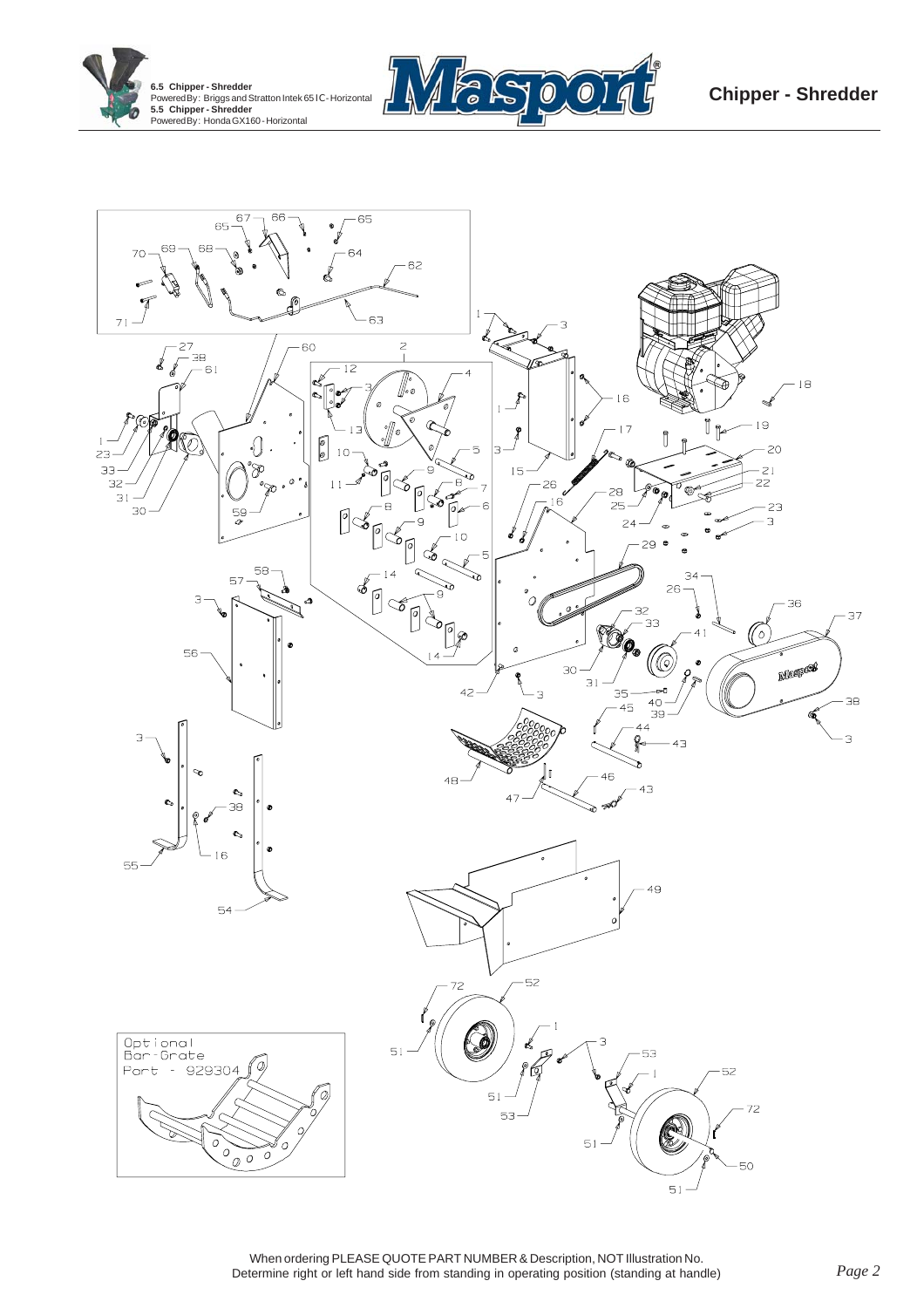



| <b>Item</b><br><b>No</b> | Part<br><b>No</b> | <b>Description</b>                                      | Qty                     | Item<br><b>No</b> | <b>Part</b><br><b>No</b> | <b>Description</b>                               | Qty                           |
|--------------------------|-------------------|---------------------------------------------------------|-------------------------|-------------------|--------------------------|--------------------------------------------------|-------------------------------|
| 1                        | 501597            | Screw, Set M8 x 20 Hex                                  | 18                      | 39                | 536064                   | Key-Engine 1/4" x 1/4" x 32                      | 1                             |
| $\overline{2}$           | 936196            | <b>Twin Cutter Assy-Belt Drive</b>                      | 1                       | 40                | 503680                   | Circlip, 18 Ext                                  | 1                             |
| 3                        | 501793            | • Nut, Nlyoc M8 Hex (2)                                 | 37                      | 41                | 536010                   | Pulley-Rotor, 3.5"                               | 1                             |
| 4                        | 536195            | • Rotor Assy-Belt Drive                                 | 1                       | 42                | 501598                   | Screw, Set M8 x 25                               | 5                             |
| 5                        | 536029            | • Rod Assy-Shredder                                     | 3                       | 43                | 536028                   | Clip-Hairpin, 3mm                                | 2                             |
| 6                        | 536030            | · Blade-Shredder                                        | 9                       | 44                | 936017                   | Rod-Shredder Plate, Rear                         | 1                             |
| 7                        | 503678            | · Bolt, M5 x 28 HEX                                     | 6                       | 45                | 503369                   | Pin, Tension 3/16" x 7/8"                        | 5                             |
| 8                        | 536044            | • Spacer-Blade, 21.3 x 51, Drilled                      | $\overline{2}$          | 46                | 936016                   | Rod-Shredder Plate, Front                        | 1                             |
| $\boldsymbol{9}$         | 536045            | • Spacer-Blade, 21.3 x 51, Plain                        | 4                       | 47                | 031290                   | Pin, Tension 3/16" x 2"                          | 1                             |
| 10                       | 536042            | • Spacer-Blade, 21.3 x 36, Drilled                      | $\overline{\mathbf{2}}$ | 48                | 936033                   | Plate Assy                                       | 1                             |
| 11                       | 503511            | • Nut, Nyloc M5                                         | 6                       | 49                | 936073<br>936230         | Chute-Discharge<br>Axle-Rear                     | 1<br>1                        |
| 12                       | 599501            | • Screw, CSK M8 x 25                                    | 4                       | 50<br>51          | 502017                   | Washer, Flat 16 x 35 x 1.6                       | 4                             |
| 13                       | 536027            | • Blade-Chipper - 75mm                                  | 2                       | 52                | 536228                   | Wheel Assy-10 BL Pneumatic                       | $\overline{\mathbf{2}}$       |
| 14                       | 536043            | • Spacer-Blade, 21.3 x 18<br>- Drilled                  | $\overline{\mathbf{2}}$ | 53                | 936080                   | Support-Axle - Green P/C                         | $\overline{2}$                |
| 15                       | 936020            | Plate-Rear - Green P/C                                  | 1                       | 54                | 936078                   | Leg-Front, LH - Green P/C                        | 1                             |
| 16                       | 503747            | Washer, Spring 8mm                                      | 10                      | 55                | 936079                   | Leg-Front, RH - Green P/C                        | 1                             |
| 17                       | 536008            | Spring-Belt Tensioner                                   | 1                       | 56                | 936018                   | Plate-Front - Green P/C                          | 1                             |
| 18                       | 536012            | Key-Engine 3/16" x 3/16" x 38                           | 1                       | 57                | 936021                   | Plate-Stop                                       | 1                             |
| 19                       | 501843            | Screw, Set M8 x 40                                      | 4                       | 58                | 503679                   | Screw, Pan M8 x 20                               | 2                             |
| 20                       | 936034            | Plate-Mounting, Engine                                  |                         | 59                | 503728                   | Bolt, Special M12 x 30                           | 4                             |
|                          |                   | - Green P/C                                             | 1                       | 60                | 936099                   | Plate Assy-Side, RH - Green P/C                  | 1                             |
| 21                       | 936035            | Bush-Pivot, Engine                                      | $\overline{\mathbf{2}}$ | 61                | 936117                   | Plate-Cover, Maintenance                         | 1                             |
| 22                       | 503731            | Bolt, Special M10 x 40                                  | $\overline{\mathbf{2}}$ | 62                | 536100                   | Wire-Engine Cut Out                              | 1                             |
| 23                       | 503746            | Washer, Flat 8 x 25 x 1.6                               | 6                       | 63                | 586733                   | Clamp-Cable, Utilux                              | $\overline{\mathbf{2}}$       |
| 24                       | 501680            | Nut, Nyloc M10                                          | $\overline{\mathbf{2}}$ | 64                | 503630                   | Screw, S/T 10 x .4                               | $\overline{\mathbf{2}}$       |
| 25                       | 501704            | Washer, Flat 10 x 19 x 1.6                              | $\overline{\mathbf{2}}$ | 65                | 503164                   | Nut, M3                                          | 4                             |
| 26                       | 501602            | Nut, M8                                                 | 4                       | 66                | 503779                   | Washer, Spring M3                                | $\overline{\mathbf{2}}$       |
| 27                       | 501863            | Screw, Set M8 x 12                                      | $\overline{\mathbf{2}}$ | 67                | 936103                   | Cover-Switch                                     | 1                             |
| 28                       | 936003            | Plate-Side, LH - Green P/C                              | 1                       | 68                | 503780                   | Washer, Flat 3 x 10 x 1.2                        | 3                             |
|                          |                   |                                                         |                         | 69                | 536101                   | Wire-Engine Cut Out, Earth                       | 1                             |
| $29*$                    | 536069            | Belt-V, A34(Use with B & S Eng) 1                       |                         | 70                | 503777                   | Micro Switch                                     | 1                             |
| 29-H                     | 536116            | Belt-V, A36(Use with Honda Eng) 1                       |                         | 71<br>72          | 503778<br>500028         | Screw, Pan M3 x 25<br>Cotter Pin, 1/8th x 1-inch | $\mathbf 2$<br>$\overline{2}$ |
|                          |                   |                                                         |                         |                   |                          |                                                  |                               |
| 30                       | 503751            | <b>Housing &amp; Bearing-Assm</b>                       | 2                       |                   |                          | <b>NOT ILLUSTRATED</b>                           |                               |
| 31<br>32                 | 501759            | • Bearing, SKF YAR 204-012-2RF 2<br>Washer, Spring 12mm | 4                       |                   |                          |                                                  |                               |
| 33                       | 501756            | Nut, M12                                                | 4                       |                   | 936098                   | <b>Cover-Wire Protection</b>                     | 1                             |
| 34                       | 536024            | Stud-M8 x 100, Belt                                     | $\mathbf 2$             |                   | 536105                   | Owner's Manual                                   | 1                             |
| 35                       | 503734            | Screw, Grub UNC 3/8" x .5                               | 1                       |                   |                          |                                                  |                               |
| 36                       | 536011            | Pulley-Engine, 2.5"                                     | 1                       |                   |                          | <b>OPTIONAL ACCESSORY</b>                        |                               |
| 37                       | 536015            | Cover-Belt                                              | 1                       |                   | 929304                   | <b>Bar-Grate</b>                                 | 1                             |
| 38                       | 501606            | Washer, Flat 8 x 19 x 1.6                               | 10                      |                   |                          |                                                  |                               |
|                          |                   |                                                         |                         |                   |                          |                                                  |                               |

**Bold Text** = Assemblies<br>**Bulleted Text** = Items included in As **Items included in Assemblies**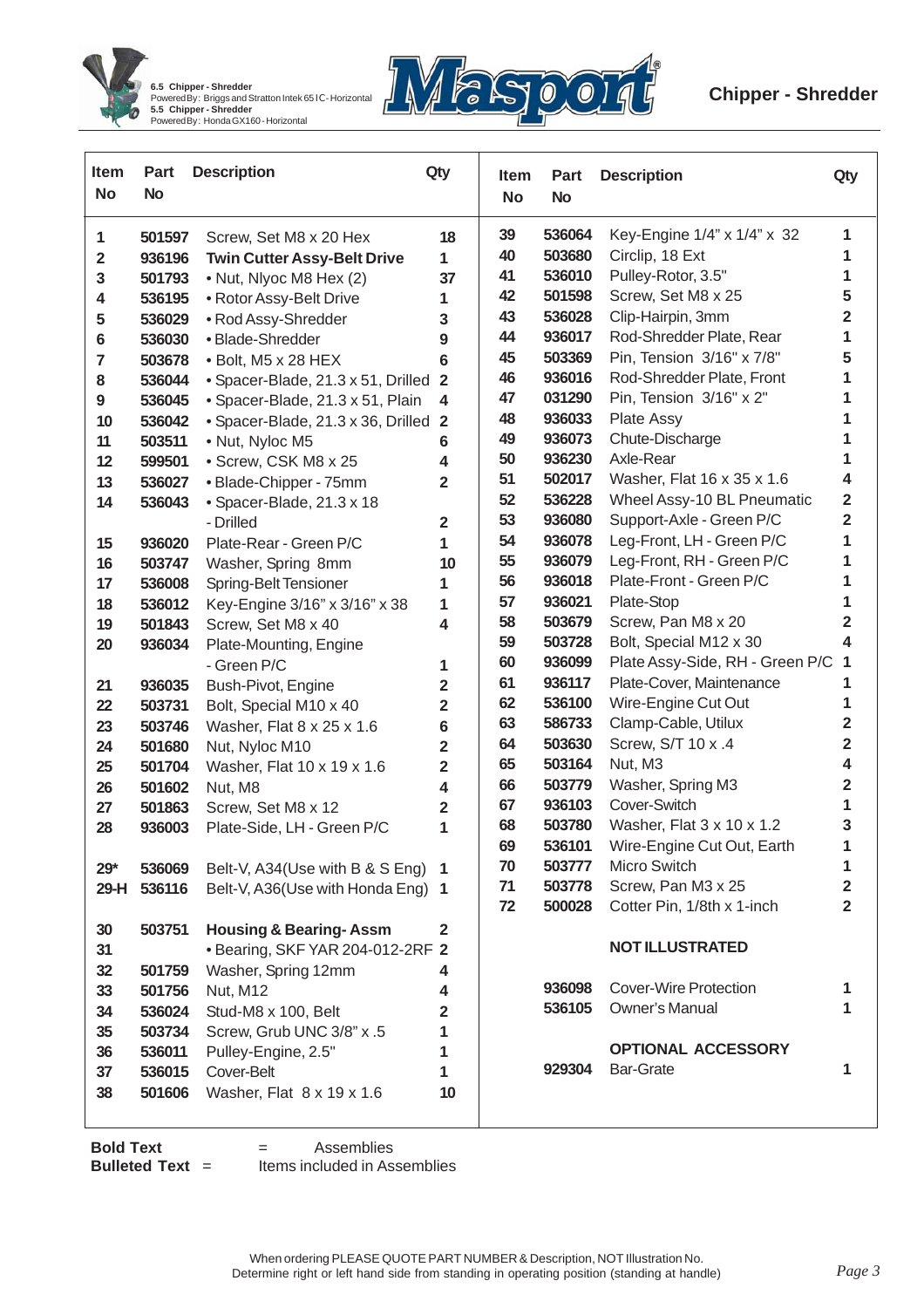





## **SHREDDER - CHUTE, Part 936908**

| <b>Item</b><br>Nο                                                                                               | Part<br>Nο                                                                                                                                                   | <b>Description</b>                                                                                                                                                                                                                                                                                                                                                                                                                             | Qty                                                                                                                                  |
|-----------------------------------------------------------------------------------------------------------------|--------------------------------------------------------------------------------------------------------------------------------------------------------------|------------------------------------------------------------------------------------------------------------------------------------------------------------------------------------------------------------------------------------------------------------------------------------------------------------------------------------------------------------------------------------------------------------------------------------------------|--------------------------------------------------------------------------------------------------------------------------------------|
| 1<br>$\mathbf{2}$<br>3<br>4<br>5<br>6<br>7<br>8<br>9<br>10<br>11<br>$12 \,$<br>13<br>14<br>15<br>16<br>17<br>18 | 503511<br>936062<br>536060<br>536058<br>936063<br>501793<br>501685<br>936065<br>936061<br>503747<br>501597<br>503660<br>500848<br>503727<br>503512<br>503319 | Nut, M5 Hex Nyloc<br>Plate-Kickback - Black<br>Flap-Chute, Rubber<br>Chute-Chipper - Black<br>Handle-Chute - Black<br>Nut, M8 Hex Nyloc<br>Screw, Set M8 x 30 Hex<br>Retainer-Chute<br>Plate-Protector, Front<br>Washer, Spring 8mm<br>Screw, Set M8 x 20 Hex<br>Rivet-Pop, 4.8 Dia x 9.0<br>Washer, Flat 3/16" x .5<br>Decal - Front, Masport<br>Screw, Set M5 x 20 Hex<br>Washer, Flat 5 x 22 x 1.5<br>Plug-22mm - Plastic<br>Decal - Danger | 3<br>1<br>1<br>1<br>1<br>6<br>4<br>$\mathbf{2}$<br>1<br>$\mathbf{2}$<br>$\mathbf{2}$<br>3<br>3<br>1<br>3<br>3<br>$\overline{2}$<br>1 |